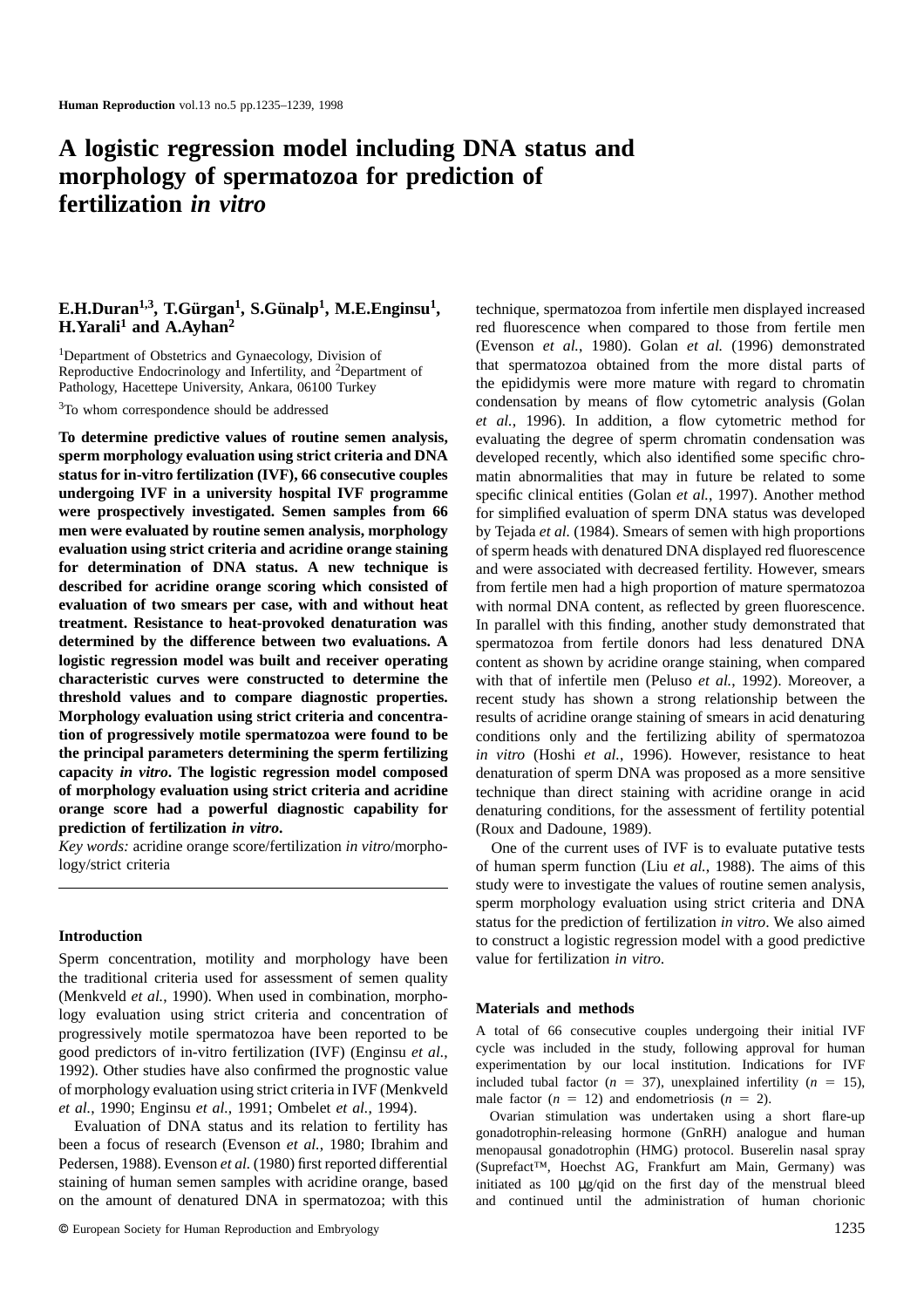### **E.H.Duran** *et al***.**

gonadotrophin (HCG). After confirmation of the absence of cystic ovarian structures  $>10$  mm in diameter by transvaginal ultrasonography performed on day 3 of the cycle, HMG was commenced (Humegon™, Organon, Istanbul, Turkey). The dosage of HMG was individualized according to follicular response as assessed by transvaginal ultrasonography and daily serum oestradiol concentrations. HCG was administered (10 000 IU, Pregnyl™, Organon, Istanbul, Turkey) when two or more follicles reached or exceeded a mean diameter of 18 mm with serum oestradiol concentrations  $>500$  pg/ml (1800 pmol/l). Follicular aspiration for oocyte collection was performed with transvaginal sonographic guidance 36 h following the administration of HCG. Minimal essential medium with Earle's salts and L-glutamine (Gibco BRL, Life Technologies Ltd, Paisley, Scotland; catalogue no. 31095029) supplemented with female partner's serum in 10–15% concentrations was used for insemination and culture media respectively. Standard laboratory procedures were employed for handling of gametes and embryos (American Fertility Society, 1991). Semen was provided within 2 h after the oocyte collection. For each sample, a suspension of motile spermatozoa was prepared by a standard swim-up technique (Mahadevan and Baker, 1984). Liquefied semen was mixed with an equal volume of modified human tubal fluid (HTF; Irvine Scientific Co., Irvine, CA, USA) and centrifuged at 350 *g* for 5 min and the supernatant was discarded. Modified HTF (0.5 ml) was added to the pellet, mixed and the dense sperm suspension was placed at the bottom of a small test tube containing 2.0 ml modified HTF. After being incubated for  $\sim$ 2 h, the sperm suspension near the bottom of the tube was removed. The remaining suspension was centrifuged at 230  $g$  for 5 min. The sperm pellet was then resuspended and diluted in the modified HTF. At the fifth hour of oocyte collection, 50 000 motile spermatozoa were inseminated to each oocyte. Embryo transfer was performed 48 h after oocyte retrieval if fertilization had occurred. A maximum of four embryos was transferred.

Conventional methods were used to evaluate the volume of semen, sperm concentration and motility (World Health Organization, 1992). According to the motility pattern, two groups of spermatozoa were recognized: slow, sluggish movement or movement of the spermatozoa hampered by an obvious, clearly visible morphological defect (group A) and rapid and linearly progressive movement (group B). The total number of the spermatozoa per unit volume in group B was defined as the concentration of progressively motile spermatozoa.

For morphology evaluation using strict criteria, a smear from each semen sample was prepared. The slide was air-dried for  $\sim$ 3 min, fixed for 15 s in Diff-Quik fixative prior to staining with Diff-Quik solution 1 for 10 s and with Diff-Quik solution 2 for 5 s (Diff-Quik™, Dade Diagnostics, Miami, FL, USA). Sperm morphology was evaluated as outlined by Kruger *et al.* (1988). At least 200 spermatozoa per patient were evaluated at a magnification of  $\times 1000$ .

After insemination, the rest of the sample was used for acridine orange scoring as follows: two smears were prepared from each sample. The smears were air dried and then fixed overnight in Carnoy's solution (methanol:acetic acid, 3:1). Once air dried again, one slide was stained for 10 min with freshly prepared acridine orange stain (0.19 mg/ml). The remaining slide was stained similarly after being incubated in 20 ml of tamponade solution (80 mM citric acid + 15 mM Na<sub>2</sub>HPO<sub>4</sub>, pH = 2.5) at 87<sup>°</sup>C for 5 min to induce heat-provoked DNA denaturation. Coverslips were then applied and sealed. Slides were evaluated on the same day using a fluorescence microscope (490/530 nm excitation/barrier filter; Zeiss, Germany). In all, 300 spermatozoa per smear were

evaluated at a magnification of  $\times$ 1000. The duration of evaluation was limited to 40 s per field. Spermatozoa with normal DNA content displayed a distinct green fluorescence whereas spermatozoa with an abnormal DNA content gave fluorescence in a spectrum varying from yellow–green to red. The spectrum of fluorescence other than distinct green colour was classified as abnormal, since DNA denaturation had begun (Tejada *et al.*, 1984). Pre-incubation percentage of green cells was calculated and referred to as preincubation acridine orange staining as previously defined by Tejada *et al.* (1984). Acridine orange scoring was thereafter calculated by subtracting post-incubation percentage of green cells from preincubation percentage of green cells for each pair of smears (Equation 1), as follows:

**Equation 1:** Determination of acridine orange score (AOS)

# AOS 5 [%Green cells]*preincubation* – [%Green cells]*postincubation*

All data were processed by Statistical Program for Social Sciences (SPSS Inc., Chicago, IL, USA) on an IBM compatible personal computer. Pearson's correlation coefficients were calculated between individual test results and fertilization rates. A logistic regression analysis was done to assess the values of semen parameters to predict fertilization *in vitro* and to build up a model with a high predictive value.

Patients were divided into two groups according to whether or not fertilization had occurred. Receiver operating characteristic (ROC) curves, which are useful graphic means for comparing diagnostic tests, were constructed and area under the curves was calculated for the assessment and comparison of the effectiveness of each parameter to predict fertilization (Metz, 1978; Griner *et al.*, 1981; Hanley and McNeil, 1983). Optimal cut-off points that best predicted total IVF failure for each parameter were determined by ROC analysis. Odds ratios (OR) for each parameter, predicting total fertilization failure were assessed. Cohen's kappa statistics (κ) were calculated to assess the agreement beyond chance between diagnostic tests and fertilization *in vitro*; a κ value of <0.4 was accepted as poor and 0.4–0.75 as good agreement beyond chance. Finally, likelihood ratios (LR) were calculated to express the likelihood of fertilization over that of non-fertilization, given normal test result (fertilization) as negative LR (LR–) and abnormal test result (total fertilization failure) as positive LR  $(LR+)$ . The likelihood ratio expresses the odds that the test results occur in patients with infertility versus those without infertility. Thus, there is one likelihood ratio for a positive test and another for a negative test. Likelihood ratios are much more stable for changes in prevalence than are sensitivity and specificity (Sackett *et al.*, 1985). A positive likelihood ratio of  $\leq$  2 was considered to be inoperative, whereas 2–5 indicated fair and 5–10 good agreement. Similarly, a negative likelihood ratio of  $>0.5$  was considered to be inoperative, whereas 0.2–0.5 indicated fair and 0.1–0.2 good agreement.

## **Results**

Forward stepwise logistic regression analysis was performed to compare the predictive values of various semen parameters for total fertilization failure. The semen parameters evaluated were sperm concentration, motility, progressive motility, concentration of progressive motile spermatozoa, morphology evaluation using strict criteria and acridine orange score. When the likelihood criterion was used, acridine orange score and morphology evaluation using strict criteria (MEUSC) were found to be the only two significant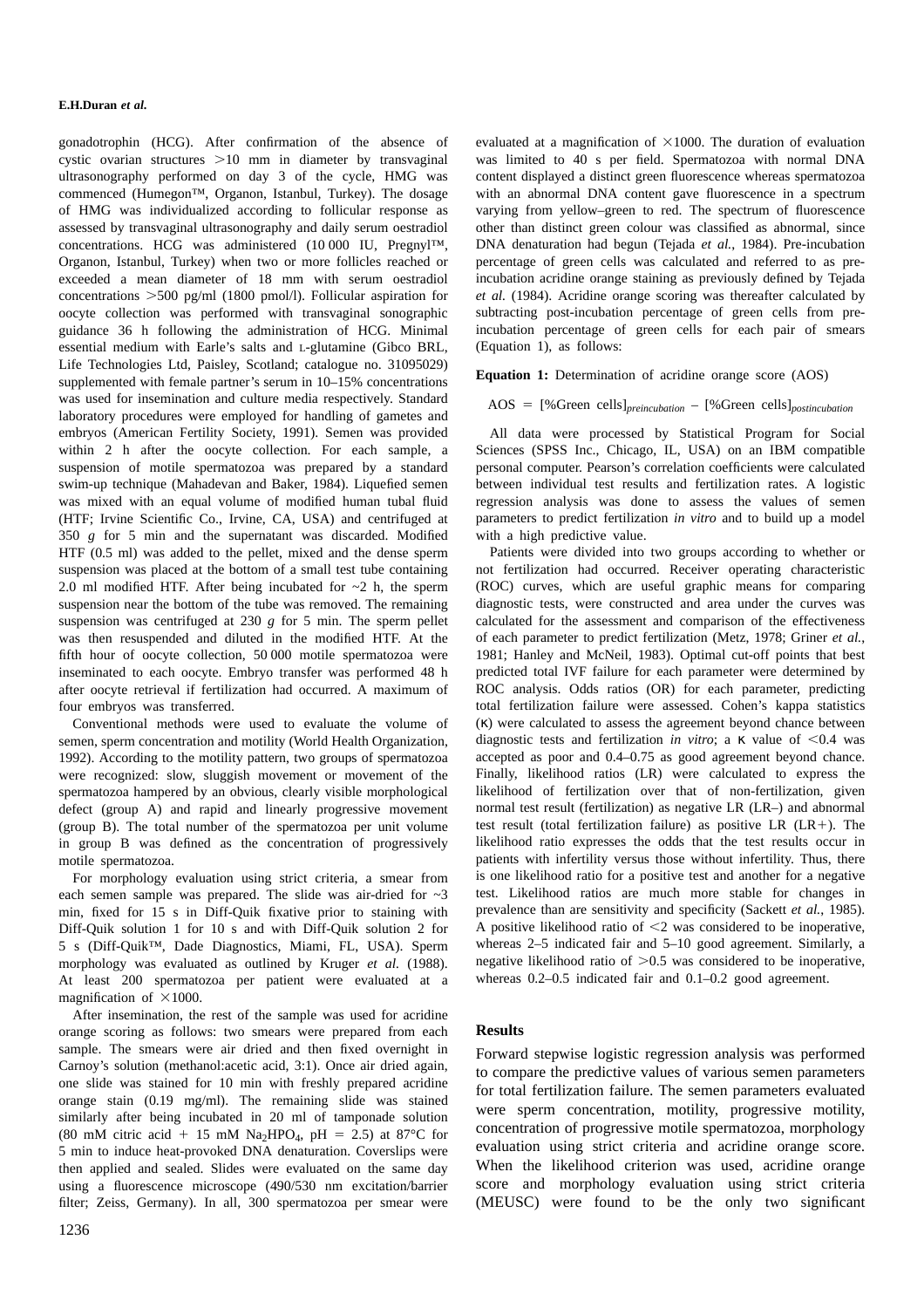

**Figure 1.** Receiver operating characteristic (ROC) curves of semen parameters and the logistic regression model. AOS, acridine orange score; MEUSC, morphology evaluation using strict criteria; MODEL, logistic regression model; PROGS, progressive motility; PMSD, progressive motile sperm density; PREAO, pre-incubation acridine orange staining.

parameters to be included in the model  $(-2 \log 1)$ ikelihood = 46.801,  $\gamma^2 = 23.946$  with 2 df,  $P < 0.0001$ ). The model is formulated in Equation 2:

**Equation 2:** Formulation of the logistic regression model

Probability of fertilization =

1

 $1 + \exp[-(0.5238 + 0.3388 \times \text{MEUSC} - 0.0808 \times \text{AOS})]$ 

ROC curves of various semen parameters and the model were constructed and areas under the curves were calculated for the assessment, and comparison was made of the effectiveness of each parameter to predict fertilization (Figure 1). The area under the ROC curve of the logistic regression model was the closest to 1 and therefore appeared to be the best predictor of fertilization. When maximum likelihood estimation was used to compare the area under the ROC curves, the only significant difference appeared to be between that of the model and the progressive motility. The results of ROC analysis for each parameter and model are summarized in Table I.

The logistic regression model had the highest OR to predict total fertilization failure (47.0), followed by morphology evaluation using strict criteria (40.9), acridine orange score (28.0) and progressive motile sperm concentration (20.6). Pre-incubation acridine orange staining had a lower OR (16.4).

Kappa values and likelihood ratios were calculated for the optimum cut-off points of various semen parameters and the model, in order to assess agreement with fertilization *in vitro* (Table II). The model with a cut-off point of 0.57 appeared to have the best agreement with fertilization *in vitro* beyond chance ( $\kappa = 0.70498$ ), morphology evaluation using strict criteria the second ( $\kappa = 0.65263$ ), followed by progressively

**DNA status and morphology of spermatozoa to predict fertilization** *in vitro*

|                                             | Area under the curve | SE (95% CI) <sup>a</sup>  |  |
|---------------------------------------------|----------------------|---------------------------|--|
| Acridine orange score                       | 0.807                | $0.072(0.690 - 0.894)$    |  |
| Pre-incubation acridine<br>orange staining  | 0.767                | $0.062(0.646 - 0.862)$    |  |
| Motility                                    | 0.725                | $0.068$ $(0.601 - 0.828)$ |  |
| <b>MEUSC</b>                                | 0.834                | $0.051(0.722 - 0.914)$    |  |
| Progressive motility                        | 0.695 <sup>b</sup>   | $0.071$ $(0.569 - 0.802)$ |  |
| Progressively motile sperm<br>concentration | 0.829                | $0.052(0.716 - 0.910)$    |  |
| Sperm concentration                         | 0.756                | $0.064(0.634 - 0.853)$    |  |
| Model                                       | 0.867 <sup>b</sup>   | $0.045(0.761 - 0.938)$    |  |

**Table I.** Results of ROC analysis of various semen parameters and the logistic regression model to predict fertilization *in vitro*

a Standard error (95% confidence intervals).  $b$ *P*  $< 0.05$ .

 $MEUSC = morphology$  evaluation using strict criteria.

motile sperm concentration ( $\kappa = 0.58801$ ). Pre-incubation acridine orange staining, motility and AOS had lower κ values (0.51852, 0.45679 and 0.43590 respectively). However, at ROC curve analysis, AOS appeared to be superior to preincubation acridine orange staining and motility to predict fertilization *in vitro* (Table I).

To predict total fertilization failure, positive likelihood ratio values again showed the model to have the highest predictive value, followed by progressively motile sperm concentration and morphology evaluation using strict criteria. These parameters were similarly followed by motility, pre-incubation acridine orange staining and acridine orange score. In predicting fertilization, acridine orange score, however, had the best negative likelihood ratio, followed by morphology evaluation using strict criteria, the model and pre-incubation acridine orange staining. The other parameters, including motility, had inoperative negative likelihood ratio values (Table II).

The Pearson's correlation coefficients between various semen parameters and fertilization rates were also given in Table II. In this study, among the various semen parameters evaluated, the best correlation with fertilization rate was observed with morphology evaluation using strict criteria, followed by acridine orange score (negative correlation). The negative value for the correlation coefficient of acridine orange score with fertilization rate means increasing DNA denaturation is associated with decreasing fertilization rate. Acridine orange score had a stronger correlation with fertilization rate than pre-incubation acridine orange staining.

As a general summary of the data and clinical outcome, the number of fertilized oocytes, fertilization rate, number of pregnancies, number of embryo transfers, pregnancy rate per cycle and embryo transfer were listed in Table III.

# **Discussion**

The predictive value of sperm DNA status without heatprovoked denaturation (pre-incubation acridine orange staining) for fertilization *in vitro* is still controversial. It has been previously reported to be a less predictive parameter than morphology evaluation using strict criteria, to predict fertilization failure *in vitro* (Claassens *et al.*, 1992). Another study, aiming to build up a model for the prediction of IVF outcome,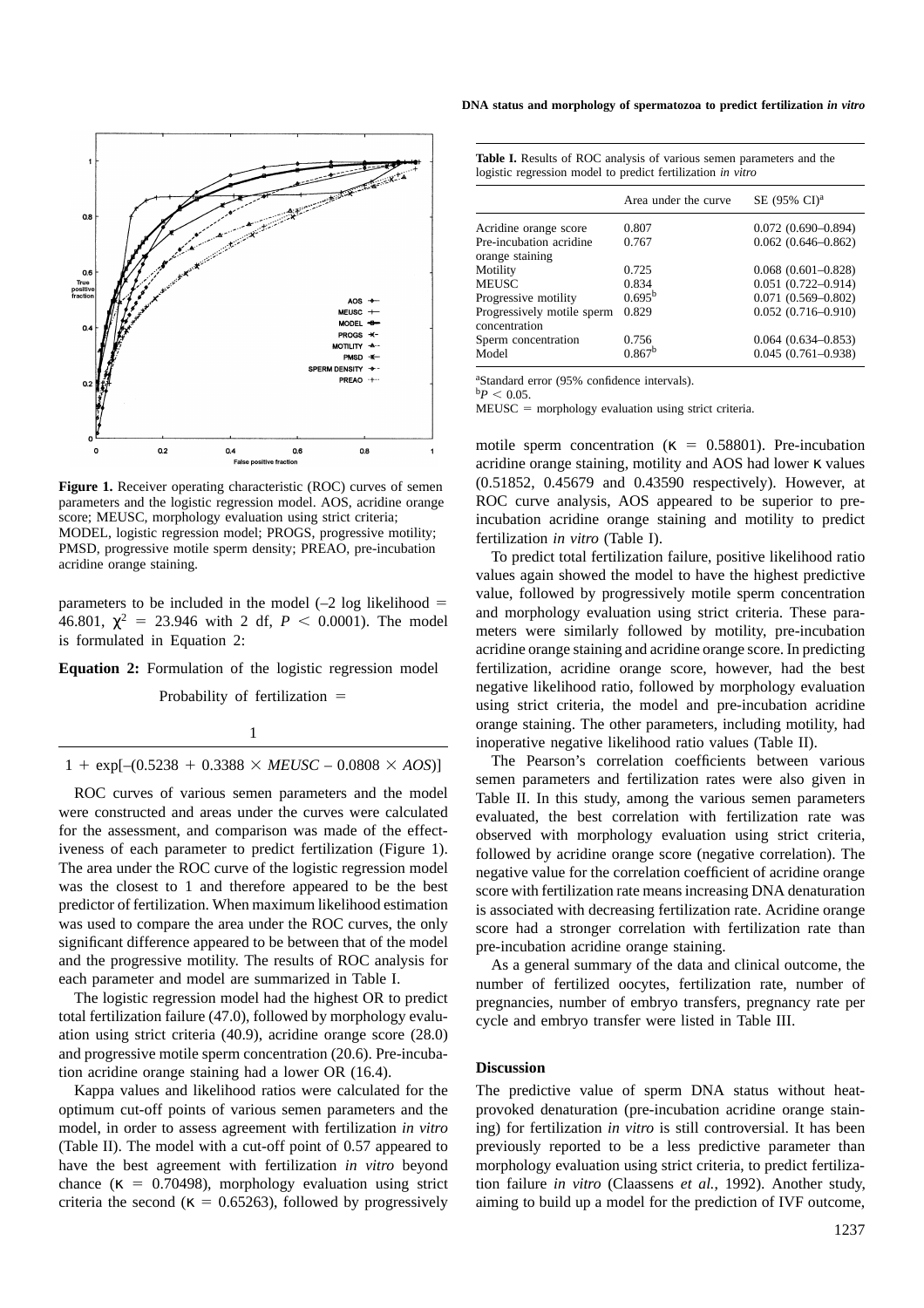|                                          | Cut-off point      | $\kappa^a$ | $LR +b$ | $LR - c$ | $r(P)^d$             |
|------------------------------------------|--------------------|------------|---------|----------|----------------------|
| Acridine orange score                    | 11%                | 0.43590    | 2.80    | 0.10     | $-0.5831 \leq 0.001$ |
| Pre-incubation acridine orange staining  | 53%                | 0.51852    | 4.08    | 0.25     | $0.5235 \leq 0.001$  |
| Motility                                 | 58%                | 0.45679    | 5.44    | 0.52     | $0.4401 \leq 0.001$  |
| <b>MEUSC</b>                             | 5%                 | 0.65263    | 6.31    | 0.15     | $0.6015 \leq 0.001$  |
| Progressive motility                     | 44%                | 0.34386    | 2.78    | 0.51     | 0.2248(0.07)         |
| Progressively motile sperm concentration | $15 \times 10^6$   | 0.58801    | 7.92    | 0.38     | 0.4089(0.001)        |
| Sperm concentration                      | $92 \times 10^{6}$ | 0.27273    | 1.90    | 0.33     | 0.3774(0.002)        |
| Model                                    | 0.57               | 0.70498    | 10.20   | 0.22     |                      |

**Table II.** Kappa values and likelihood ratios for the optimum cut-off points of various semen parameters and the model, as well as correlation between various semen parameters and fertilization rates

 ${}^{\text{a}}\kappa$ : Cohen's kappa (<0.4: poor agreement; 0.4–0.75: good agreement).

 ${}^{b}LR+$ : likelihood of fertilization failure when the test result is abnormal (positive likelihood ratio).

LR–: likelihood of fertilization failure when the test result is normal (negative likelihood ratio).

 $\binom{d_r}{r}$  (*P*): Pearson's correlation coefficient between semen parameter and fertilization rate, and probability.

 $MEUSC = morphology$  evaluation using strict criteria.

| Table III. The outcome of IVF in relation to the cut-off points of acridine orange score (AOS) and morphology evaluation using strict criteria (MEUSC) |  |  |  |  |
|--------------------------------------------------------------------------------------------------------------------------------------------------------|--|--|--|--|
|--------------------------------------------------------------------------------------------------------------------------------------------------------|--|--|--|--|

| Parameter      | Number of fertilized<br>oocytes | Fertilization rate<br>(%) | Number of<br>pregnancies | Number of embryo<br>transfers | Pregnancy/cycle<br>(%) | Pregnancy/transfer<br>(% ) |
|----------------|---------------------------------|---------------------------|--------------------------|-------------------------------|------------------------|----------------------------|
| AOS < 11       | 34 <sup>a</sup>                 | 97.2                      |                          | 32 <sup>b</sup>               | 11.4                   | 12.5                       |
| $AOS \geq 11$  | 18ª                             | 56.3                      |                          | 18 <sup>b</sup>               | 9.4                    | 16.7                       |
| MEUSC < 5      | 13°                             | 54.2                      |                          | 13 <sup>a</sup>               | 8.3                    | 15.4                       |
| $MEUSC \geq 5$ | 39 <sup>c</sup>                 | 90.7                      |                          | 37 <sup>a</sup>               | 11.6                   | 13.5                       |

 ${}^{a}P$  < 0.0001.

 $^{b}P = 0.002$ .

 ${}^{c}P = 0.02$ .

reported no significant contribution of acridine orange fluorescence of spermatozoa to its fertilizing potential. In contrast, the in-vitro fertilizing ability of human spermatozoa was found to be related to sperm morphology (WHO criteria, 1992), attributes of sperm movement (linearity and average path velocity) and reactive oxygen species production (Sukcharoen *et al.*, 1996). According to a recent study, however, only spermatozoa stained green by acridine orange fluorescence were able to bind efficiently to the zona pellucida. In addition, the spermatozoa which fertilized oocytes *in vitro* were those whose nuclei exhibited green acridine orange fluorescence (Hoshi *et al.*, 1996). To increase the sensitivity of the test for detection of sperm cells with chromatin abnormalities, combined use of acridine orange staining and heat treatment was proposed (Roux and Dadoune, 1989). This new technique was thought to be promising but detailed data have not been reported (Roux *et al.*, 1993). In our study, when acridine orange score was normal  $\left( \langle 11\% \rangle \right)$ , likelihood of fertilization was found to be superior to that of all other parameters including pre-incubation acridine orange staining (Table II). This indicates that the more stable the sperm chromatin, the higher is the likelihood of fertilization. In contrast, acridine orange score does not appear to be a good predictor of total fertilization failure.

This fact can also be seen from the results shown in Table III. Fertilization rate was highest for the group with acridine orange score  $\leq$ 11%, whereas the number of fertilized oocytes was lowest for the group with morphology evaluation using strict criteria  $\leq 5\%$ , which indicated a higher predictivity for fertilization failure. Clinical pregnancy rate while this study

has been undertaken was abnormally low for our centre. The reason for this was later found to be due to a non-sterile batch of embryo transfer catheters.

One of the drawbacks of acridine orange staining is the subjective interpretation of the fluorescent colour shades. The distinction between the colours may even decrease when the examination per field exceeds 40 s. Another consideration may be the possible fading of acridine orange fluorescence on smears after heat treatment. With a flow cytometer (Evenson *et al.*, 1980) or a fluorescence activated cell sorter (Claassens *et al.*, 1992), more objective interpretation can be made, albeit at higher cost and greater specialization.

In our study, morphology evaluation using strict criteria appeared to be the best individual parameter with respect to Cohen's kappa (0.65263) for the prediction of in-vitro fertilization, followed by progressively motile sperm concentration. There is a paucity of data on the combined effect of individual semen parameters on fertilization *in vitro*. Enginsu *et al.* (1992) combined the results of morphology evaluation using strict criteria and progressively motile sperm concentration to predict IVF outcome, and noted that fertilization was uniformly absent when morphology evaluation using strict criteria gave  $\leq 5\%$  normal morphology and progressively motile sperm concentration was  $\langle 3 \times 10^6 / \text{ml} \rangle$ ; whereas the highest fertilization rate was achieved when morphology evaluation was carried out using strict criteria  $>5\%$  normal morphology and progressively motile sperm concentration  $>3\times10^{6}$ / ml. In our study, fertilization *in vitro* was predicted most reliably by the model composed of acridine orange score and morphology evaluation using strict criteria.